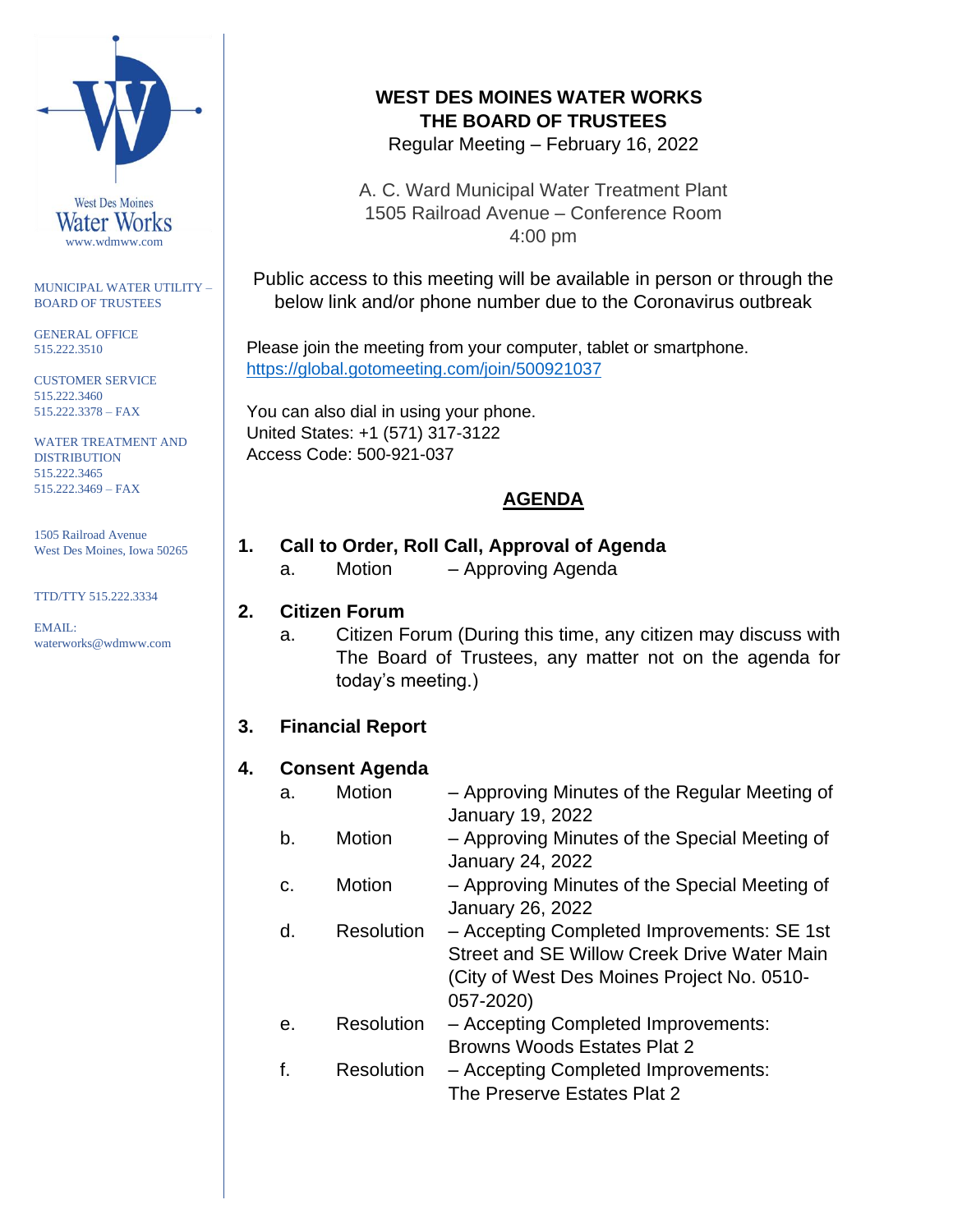- g. Resolution Accepting Completed Improvements: Willow Creek Villas Plat 1
- h. Resolution Accepting Completed Improvements: Willow Creek Villas Plat 2
- i. Resolution Accepting Permanent Public Easement and Right-of-Way for Water Main – 21WDM
- j. Resolution Accepting Permanent Public Easement and Right-of-Way for Water Main – Ashworth Road Water Main Replacement Project – Segment 2 – West Des Moines Water Works Project 00800-170-21021
	- 1. 1025 Ashworth Guide One Mutual Insurance
	- 2. 1100 Ashworth WDM Open Bible Church
	- 3. 1111 Ashworth Guide One Mutual Insurance
	- 4. 3025 Ashworth Montognese
- k. Resolution Accepting Permanent Public Easement and Right-of-Way for Water Main – Village of Ponderosa Building I
- l. Resolution Accepting Completed Improvements: The Preserve Estates Plat 1
- m. Resolution Accepting Completed Improvements: Willow Creek Row Homes

#### **5. Recommendations from Committees**

| <b>Public Hearing</b> | - Budget Amendment for 2022                 |  |  |
|-----------------------|---------------------------------------------|--|--|
| Resolution            | $\sim$ Adopting a Budget Amendment for 2022 |  |  |

- 2. Resolution Adopting a Budget Amendment for 2022
- b. Operations
	- 1. Resolution  $-$  Authorizing Amendment No.2 to 50<sup>th</sup> Street Tower Lease With Option Agreement

#### **6. Recommendations from Staff**

- a. Motion Authorizing the MidAmerican Energy Company Underground Electrical Service Extension Proposal for the Adams Street Elevated Water Storage Tank
- b. Motion Authorizing an Amendment to the Professional Services Proposal from Veenstra and Kimm for Design and Construction Services for the Adams Street Elevated Water Storage Tank
- c. Motion Approving Request to Purchase Vehicle

#### **7. Construction Project Actions**

a. None